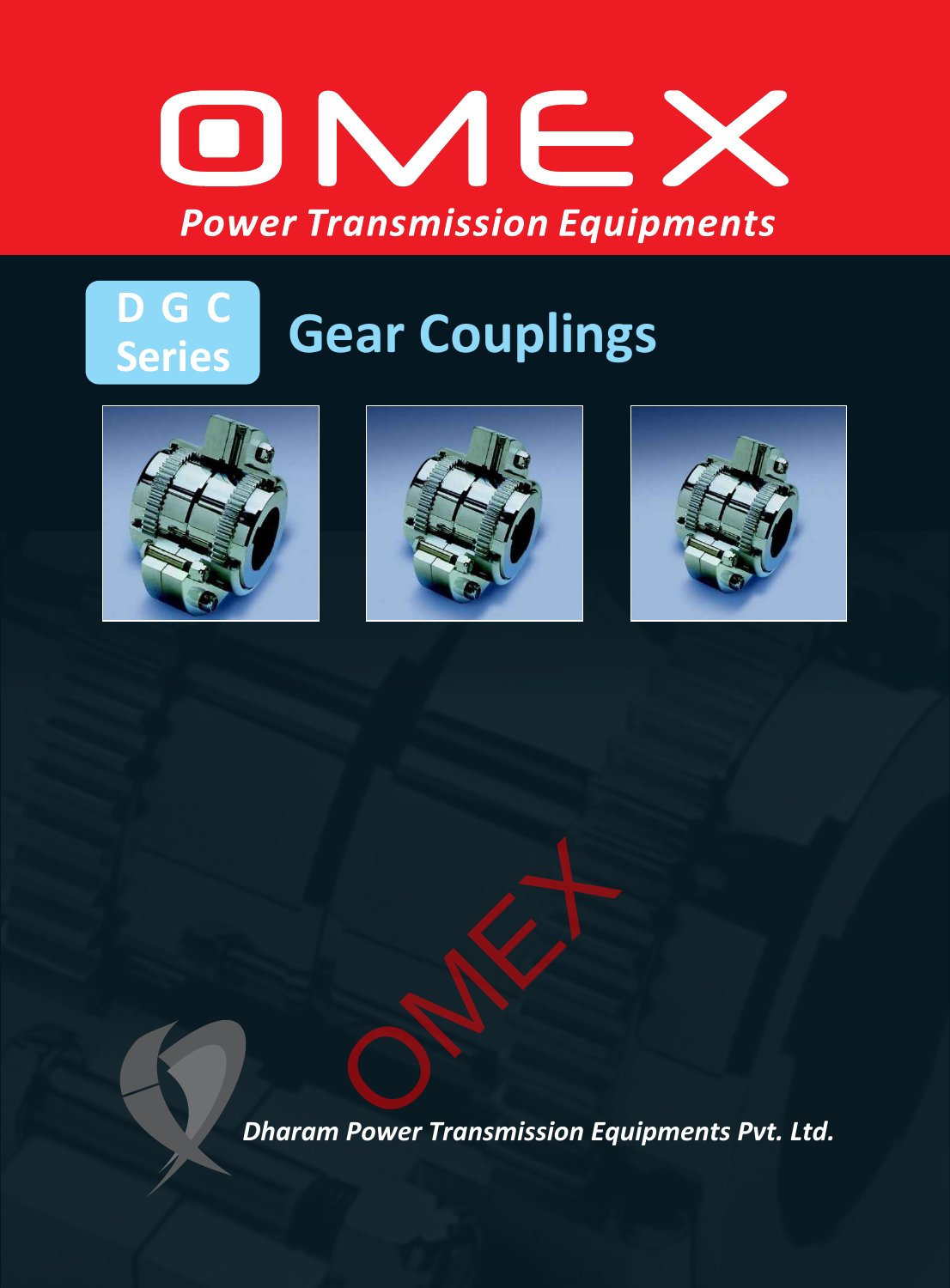### **OMEX GEAR COUPLINGS**

These Gear Couplings are distinguished by their mechanical flexibility and compensation of Angular, Parallel and Axial misalignments of the connected shafts. They are made for extensive use in Metal Rolling Mills, Paper Machinery, Cranes, Dredgers, Rubber and Plastic Industries, Cement Plants, Conveyors and Elevators, Compressors, Fans and Blowers, Screens and other general industries.

Flexible Gear Couplings basically consist of two hubs, with crowned external teeth and two outer sleeves with internal spur teeth.

The setting of special 'O' Rings at the ends of coupling hubs prevents leakage of lubricants and entry of dust. The 'O' rings can also withstand high degree of temperature upto 120 $^{\circ}$  C

Gear Hubs and the outer sleeves are manufactured from carbon steel and are hardened to the required degree. They are machined to fine tolerances for proper meshing of the gears as well as for inter-changeability.

#### **HUBS :**

The teeth of Gear Hubs are crowned and are generated by involute system. The amount of crowning and backlash values are so chosen as to ensure the best results in torque transmission, greaterflexibility and smooth operations.

#### **SLEEVES :**

#### **'O' RINGS:**

The internal teeth of the sleeves are generated to ensure correct profile. The coupling sleeves are joined together with high tensile steel bolts (class 8.8 IS : 1367) fitted using a gasket in between them.

#### **SEAL CARRIERS :**

#### **POWER RATINGS:**

#### **SERVICE FACTOR :**

Seal carriers have been provided for sizes from DGC 11 to DGC 19 facilitate inspection and replacement of 'O' rings without disturbing the alignment.

The normal powerratings are given in the Table. For selection of the correct size of couplings, proper service factor depending on the type of machines and the peak load should be considered.

Generally, for medium duty use a service factor of 1.5. For heavy duty use a factor of 2 and for extra heavy duty a factor of 3 should be used. *For special applications please contact Omex with full details.*



*All dimensions are subject to alteration without notice.*

| <b>Coupling</b><br>No/<br><b>Size</b> | <b>Power</b> at<br><b>100 rpm</b><br>in Kw | <b>Maximum</b><br><b>Torque</b><br>in Nm | Hub Bore (mm)<br><b>Rigid</b><br><b>Flex</b> |            |            | <b>Dimensions (mm)</b> |              |    |     |                 |     |                |      |     | <b>Maximum</b><br><b>Speed</b> | <b>Approx. Weight</b><br>in Kg. |                  | Approx. Gd <sup>2</sup> Value<br>in $Kg M^2$ |                  | <b>Clamping</b><br><b>Bolt</b> | No.<br>Of    | <b>Max. Misalignment Capacity</b> |                            |                                        | <b>Amount of</b><br>Grease / Oil |       |
|---------------------------------------|--------------------------------------------|------------------------------------------|----------------------------------------------|------------|------------|------------------------|--------------|----|-----|-----------------|-----|----------------|------|-----|--------------------------------|---------------------------------|------------------|----------------------------------------------|------------------|--------------------------------|--------------|-----------------------------------|----------------------------|----------------------------------------|----------------------------------|-------|
|                                       |                                            |                                          | Min.                                         | <b>Max</b> | <b>Max</b> |                        | <sub>B</sub> | D  | E   |                 | G   | G <sub>1</sub> |      | J.  | <b>RPM</b>                     | <b>Full Flex</b>                | <b>Half Flex</b> | <b>Full Flex</b>                             | <b>Half Flex</b> | <b>Size</b>                    | <b>Bolts</b> | <b>Parallel</b><br>(mm)           | <b>Axial Float</b><br>(mm) | <b>Angular per</b><br><b>Gear Mesh</b> | Kg.                              | Ltr.  |
| DGC <sub>1</sub>                      | 11.5                                       | 1100                                     | 14                                           | 55         | 60         | 170                    | 115          | 17 | 55  | 5 <sup>5</sup>  | 78  | 90             | 110  | 65  | 6700                           | 11                              | 10.5             | 0.14                                         | 0.11             | M12 X 50                       |              | 0.80                              |                            |                                        | 0.25                             | 0.20  |
| DGC <sub>2</sub>                      | 28.5                                       | 2720                                     | 20                                           | 60         | 75         | 185                    | 145          | 17 | 70  | 5 <sup>5</sup>  | 85  | 110            | 125  | 85  | 6100                           | 16                              | 15               | 0.21                                         | 0.18             | M12 X 50                       |              | 0.95                              |                            |                                        | 0.50                             | 0.40  |
| DGC <sub>3</sub>                      | 51.5                                       | 4920                                     | 30                                           | 75         | 90         | 220                    | 175          | 20 | 85  | 5 <sup>5</sup>  | 107 | 130            | 150  | 105 | 5200                           | 26                              | 26               | 0.45                                         | 0.44             | M16 X 60                       |              | 1.10                              | 0.5<br>1.0                 |                                        | 0.80                             | 0.60  |
| DGC <sub>4</sub>                      | 96.5                                       | 9220                                     | 40                                           | 100        | 110        | 250                    | 215          | 20 | 105 | $5\overline{5}$ | 138 | 160            | 178  | 125 | 4500                           | 41                              | 42               | 0.98                                         | 0.88             | M16 X 60                       |              | 1.30                              |                            |                                        | 1.00                             | 0.80  |
| DGC <sub>5</sub>                      | 150                                        | 14320                                    | 46                                           | 120        | 130        | 290                    | 240          | 25 | 115 | 10 <sup>°</sup> | 166 | 185            | 204  | 140 | 3950                           | 63                              | 63               | 1.90                                         | 1.90             | M20 X 75                       |              | 1.45                              |                            |                                        | 1.80                             | 1.50  |
| DGC <sub>6</sub>                      | 230                                        | 21960                                    | 50                                           | 125        | 150        | 320                    | 260          | 25 | 125 | 10 <sup>°</sup> | 176 | 215            | 230  | 155 | 3500                           | 86                              | 87               | 3.05                                         | 3.06             | M20 X 75                       |              | 1.55                              |                            |                                        | 2.40                             | 2.00  |
| DGC <sub>7</sub>                      | 390                                        | 37250                                    | 60                                           | 145        | 170        | 350                    | 290          | 25 | 140 | 10 <sup>1</sup> | 208 | 240            | 260  | 175 | 3250                           | 120                             | 120              | 5.25                                         | 5.20             | M20 X 75                       | 10           | 1.80                              |                            |                                        | 3.50                             | 3.00  |
| DGC <sub>8</sub>                      | 515                                        | 49180                                    | 70                                           | 165        | 200        | 380                    | 330          | 25 | 160 | 10 <sup>°</sup> | 230 | 285            | 290  | 200 | 3000                           | 165                             | 170              | 8.52                                         | 8.63             | M20 X 75                       | 12           | 1.90                              |                            |                                        | 4.00                             | 4.00  |
| DGC <sub>9</sub>                      | 644                                        | 61500                                    | 80                                           | 200        | 220        | 430                    | 340          | 25 | 165 | 10 <sub>1</sub> | 270 | 315            | 332  | 210 | 2600                           | 210                             | 220              | 15.00                                        | 15.00            | M24 X 80                       | 10           | 2.25                              |                            |                                        | 5.50                             | 5.00  |
| <b>DGC 10</b>                         | 930                                        | 88800                                    | 100                                          | 230        | 260        | 490                    | 370          | 25 | 180 | 10 <sup>1</sup> | 315 | 370            | 390  | 230 | 2300                           | 310                             | 320              | 28.67                                        | 29.00            | M24 X 80                       | 12           | 2.60                              |                            |                                        | 8.50                             | 8.00  |
| <b>DGC 11</b>                         | 1265                                       | 120800                                   | 110                                          | 260        | 280        | 545                    | 410          | 30 | 200 | 10 <sup>°</sup> | 350 | 380            | 445  | 270 | 2100                           | 454                             | 430              | 52.00                                        | 46.18            | M24 X 90                       | 12           | 3.30                              | 2.0                        | $1.5^\circ$                            | 12.50                            | 12.00 |
| <b>DGC 12</b>                         | 1600                                       | 152800                                   | 150                                          | 300        | 310        | 590                    | 490          | 30 | 240 | 10 <sub>1</sub> | 404 | 420            | 490  | 300 | 1900                           | 630                             | 590              | 88.60                                        | 76.57            | M24 X 90                       | 14           | 3.50                              |                            |                                        | 14.00                            | 16.00 |
| <b>DGC 13</b>                         | 2880                                       | 275000                                   | 160                                          | 330        | 340        | 680                    | 535          | 35 | 260 | 15              | 442 | 480            | 555  | 320 | 1550                           | 887                             | 850              | 155.00                                       | 140.00           | M30X110                        | 14           | 6.65                              |                            |                                        | 16.00                            | 20.00 |
| <b>DGC 13A</b>                        | 3980                                       | 380000                                   | 200                                          | 340        | 370        | 730                    | 575          | 35 | 275 | 25              | 470 | 520            | 595  | 350 | 1400                           | 1050                            | 1050             | 215.00                                       | 203.00           | M30X110                        | 16           | 7.35                              | 3.0                        |                                        | 18.00                            | 24.00 |
| <b>DGC 14</b>                         | 3980                                       | 380000                                   | 200                                          | 370        | 370        | 730                    | 575          | 35 | 280 | 15 <sub>1</sub> | 500 | 520            | 610  | 340 | 1400                           | 1097                            | 1050             | 230.00                                       | 203.00           | M30X110                        | 16           | 7.35                              |                            |                                        | 18.00                            | 24.00 |
| <b>DGC 14A</b>                        | 4765                                       | 455000                                   | 230                                          | 360        | 400        | 780                    | 635          | 35 | 305 | 25              | 510 | 560            | 640  | 375 | 1350                           | 1310                            | 1350             | 300.00                                       | 305.00           | M30X110                        | 18           | 8.15                              |                            |                                        | 25.00                            | 33.00 |
| <b>DGC 15</b>                         | 4765                                       | 455000                                   | 230                                          | 410        | 400        | 780                    | 655          | 40 | 320 | 15              | 540 | 560            | 660  | 385 | 1350                           | 1440                            | 1350             | 352.00                                       | 305.00           | M30X110                        | 18           | 8.15                              |                            |                                        | 25.00                            | 33.00 |
| <b>DGC 16</b>                         | 6800                                       | 650000                                   | 260                                          | 450        | 460        | 900                    | 720          | 40 | 350 | 25              | 630 | 650            | 750  | 425 | 1150                           | 2120                            | 2000             | 670.00                                       | 611.20           | M36X120                        | 18           | 8.55                              |                            |                                        | 40.00                            | 49.00 |
| <b>DGC 16A</b>                        | 8375                                       | 800000                                   | 300                                          | 490        | 530        | 1000                   | 815          | 40 | 395 | 25              | 700 | 750            | 855  | 470 | 1050                           | 3057                            | 2900             | 1210.00                                      | 1132.00          | M36X120                        | 20           | 9.15                              |                            |                                        | 55.00                            | 64.00 |
| <b>DGC 17</b>                         | 9000                                       | 850000                                   | 300                                          | 520        | 530        | 1000                   | 820          | 40 | 400 | 20              | 720 | 750            | 855  | 490 | 1050                           | 3100                            | 2900             | 1275.00                                      | 1132.00          | M36X120                        | 20           | 9.15                              |                            |                                        | 55.00                            | 64.00 |
| <b>DGC 17A</b>                        | 10730                                      | 1025000                                  | 320                                          | 540        | 580        | 1100                   | 920          | 40 | 440 | 40              | 750 | 820            | 955  | 525 | 950                            | 4196                            | 4050             | 2030.00                                      | 1913.00          | M36X120                        | 20           | 9.65                              |                            |                                        | 60.00                            | 72.00 |
| <b>DGC 18</b>                         | 11800                                      | 1120000                                  | 320                                          | 620        | 580        | 1100                   | 920          | 55 | 450 | 20              | 820 | 820            | 950  | 535 | 950                            | 4370                            | 4050             | 2198.00                                      | 1913.00          | M36X150                        | 20           | 9.65                              |                            |                                        | 60.00                            | 72.00 |
| <b>DGC 18A</b>                        | 12700                                      | 1200000                                  | 400                                          | 600        | 700        | 1250                   | 1000         | 55 | 475 | 50              | 840 | 920            | 1050 | 560 | 825                            | 5430                            | 5200             | 3410.00                                      | 3179.00          | M48X160                        | 20           | 10.25                             |                            |                                        | 70.00                            | 80.00 |
| <b>DGC 19</b>                         | 15500                                      | 1470000                                  | 400                                          | 710        | 700        | 1250                   | 1000         | 55 | 485 | 30              | 915 | 920            | 1050 | 560 | 825                            | 5590                            | 5200             | 3588.00                                      | 3179.00          | M48X160                        | 20           | 10.25                             |                            |                                        | 70.00                            | 80.00 |

#### **LUBRICATION :**

The coupling must be filled with grease or oil. It is recommended to use grease where the maximum temperature is within 80 $^{\circ}\textrm{C}$ and for temperature above 80 $^{\circ}$ C, oil should be used. When using grease it is suggested to fill the coupling completely with Lithium based grease with EP additives (NLGI-No.1 consistency). When the coupling is to be filled with oil, fill half the coupling with EP Gear Oil.

**RECOMMENDATION FOR GREASE & OIL: Grease :** Indian Oil - Servogem

EP 1 or equivalent.

**Oil :** : Indian Oil - Servomesh SP 680 or equivalant.

**HALF FLEXIBLE COUPLINGS**



**COUPLINGS SIZES 1 To 10**



#### **COUPLINGS SIZES 11 To 19**



## **OMEX GEAR COUPLINGS**



#### **Omex Curved Tooth Flexible Gear Couplings** are the result of many years of experience in the field of

Mechanical Power Transmission.